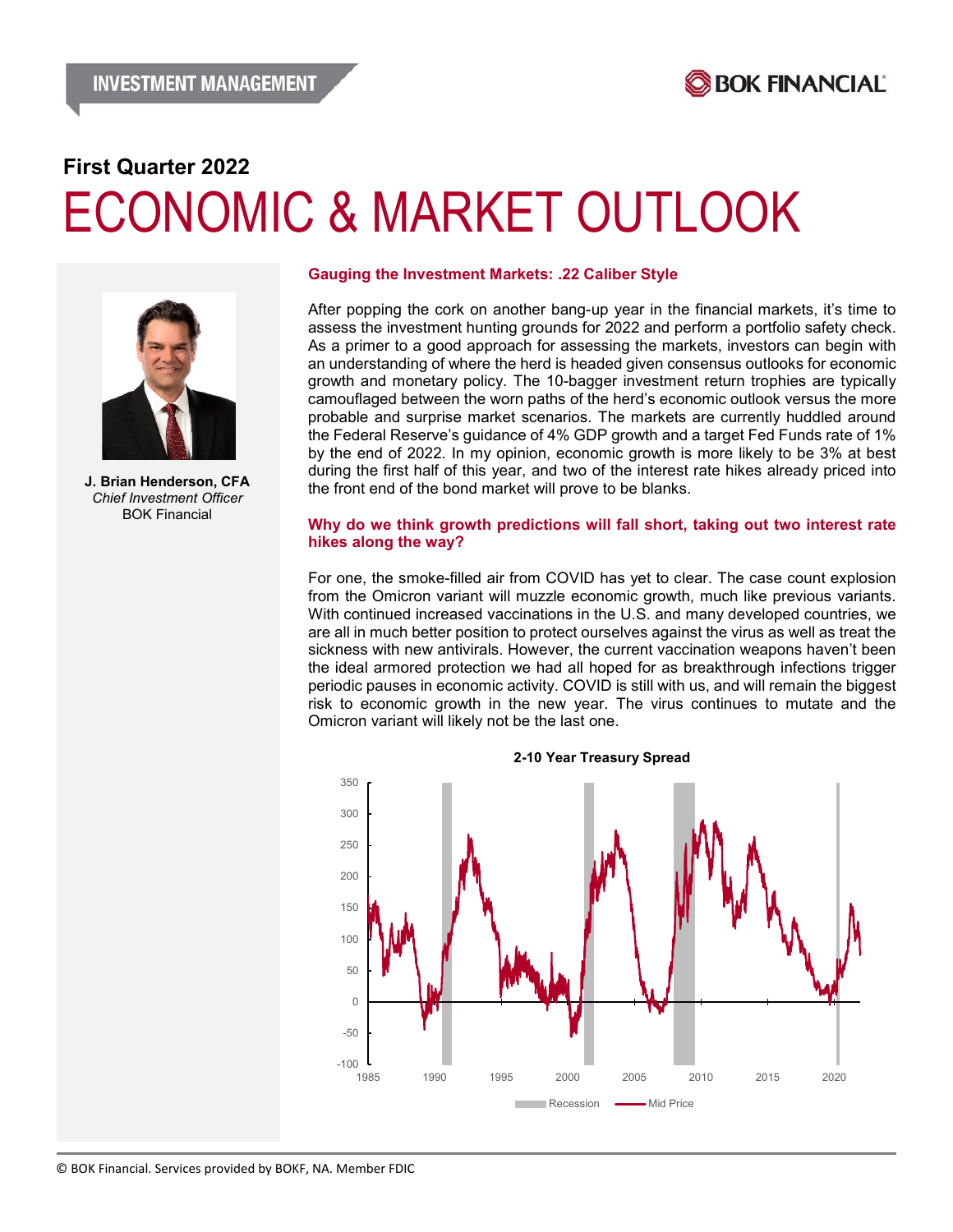# **Key Points**

- **Ever-evolving COVID** variants including Delta and Omicron continue to cause reopening uncertainty and unevenness across countries and regions.
- With a strong job market and high asset prices, the U.S. consumer remains in a position to drive abovetrend economic growth.
- Supply and demand shocks are causing inflation to remain both elevated and concerning. The tension between inflation and monetary policy is likely the greatest source of financial uncertainty in 2022.
- As inflation expectations rise, markets are pricing in up to three rate hikes in 2022. Our view is the Fed moves more slowly so as to avoid choking a nascent economic expansion. Inflation fears fade as the year progresses.
- **Equity markets, though** historically expensive, are attractively priced relative to other financial assets and still offer upside, though returns may be more muted.

| <b>Q4 Results</b>              |         |
|--------------------------------|---------|
| S&P 500                        | 11 0%   |
| Russell 2000                   | 21%     |
| <b>Barclays Aggregate Bond</b> | 0. በ%   |
| <b>MSCI FAFF</b>               | 27%     |
| <b>MSCI Emerging Markets</b>   | $-1.3%$ |
|                                |         |

Second, even before the Fed decided to slow the pace of monthly bond purchases and signaled three rate hikes in 2022 followed by five more in 2023 and 2024, the tail end of the bond market had been on point in sniffing out a significant slowdown in economic growth and inflation this year. Setting aside the clear downward trend in yields on the long end of the bond market for the last 30 years, we have continued to see yields fall relentlessly in the past quarter in the face of very high economic growth and inflation data. Investors flinch every time they see the near record low negative real yields offered in the bond market after considering the current high inflation rates. While frontend yields have been ratcheting higher, rates on the more inflation sensitive long end of the yield curve have been falling. The bond market is telling us that GDP growth and inflation are likely to slow down. The flattening of the U.S. Treasury curve between the two-year and 10-year alongside a terminal funds rate that caps out near 1.75% should be viewed as a warning shot over the Fed's bow as to the market's expectations for how fast and how high the funds target can go.

# **What else should investors consider?**

Looking at fundamentals to track future economic growth trends, two additional factors stand out from the tree line. One, we have passed peak fiscal policy support which over the previous two years accounted for more than 10% of overall GDP and trillions of dollars in higher levels of public debt. The one-time pandemic stimulus package that included sending trillions of dollars to consumers was a major reason we even grew above our long-term 2% GDP growth trend. Two, the vaccine-driven reopening last year was a proverbial shot in the arm for the economy, and likely won't be repeated. For 2022, it appears President Biden's \$2 trillion Build Back Better program was more like a BB-gun compared to previous COVID policies that didn't make it off the rack. With President Biden's BBB misfire, fiscal policy likely will be a neutral for growth this year, albeit a positive for earnings expectations without higher corporate tax rates.

# **What do we see through our sights for 2022?**

To be sure, the U.S. consumer is in good financial shape overall and, coupled with a very strong labor market, should drive U.S. economic growth above the long-term 2% trend. In 2022, 2.5% to 3.0% U.S. economic growth would be positive for risk assets. Without another round of COVID stimulus checks, the lower income segments of the population are largely out of extra financial ammo to increase spending above personal income growth. With excess savings already drawn down, reduced demand from the lower income segments should help alleviate the upward inflation trajectory on durable goods. Remaining dry powder in the form of excess savings resides primarily with the wealthy income segments of the country. With record high net worth levels and reasonable consumer debt levels relative to income, the high-end U.S. consumer has a lot of extra firepower to increase spending on services, which will in turn drive growth.

# **Look for positive but subdued returns in the equity and bond markets**

We are likely to see a brief beta rally early in the year as the most punished stocks rebound from the November and December sell-offs. Then the stock market is likely to be led by the higher profitability and balance sheet quality names as the economy slows and the markets debate the magnitude of Fed rate hikes, which appear to me to be part of a coordinated decoy to mitigate inflation.

Cheers to another good year in the markets!